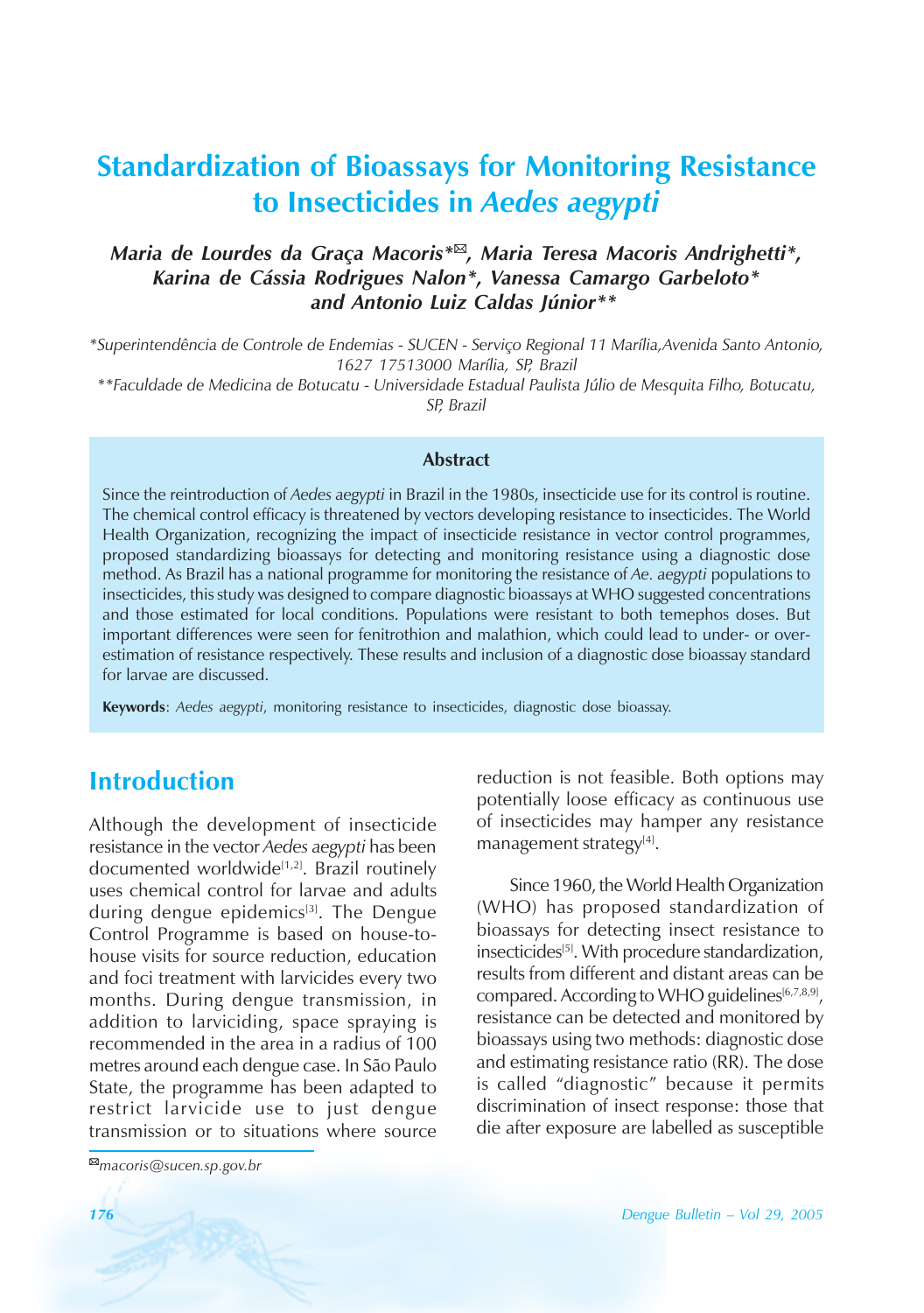and those who survive as resistant. The mortality rate in a dose-diagnostic assay indicates population status when tested on a significant number with sufficient replications. Davidson and Zahar<sup>[10]</sup> proposed a criterion for interpreting this kind of response classifying as "susceptible" insects presenting 98-100% mortality and "resistant" to mortality as below 80%. An intermediate level would be insects with 80-97% mortality. More recently, in 1998, there was a revision of this criteria for the last range of mortality, adding the classification of resistance strongly suspected in insects that present an average mortality between 80-95% in bioassays run in very good conditions and with a sample size bigger than 100 insects $[11]$ .

Establishing the diagnostic dose level is based on bioassays of a susceptible strain submitted to a range of insecticide doses (or concentrations for larvae) and the 99% lethal concentration is estimated. The 99% lethal concentration is then multiplied by a factor of 2, 3 or 4 to determine the diagnostic dose. The choice of the multiplication factor depends on the desired discrimination level. There is a WHO recommendation of double the lowest concentration that systematically provides 100% mortality in a range of susceptible strains to establish diagnostic dose and that field populations should be periodically submitted to this dose for resistance monitoring $[6]$ .

The WHO-suggested doses\* or concentrations are based on tests performed in reference laboratories with the latest publication of reference doses in 1992<sup>[1]</sup>. The doses listed in that publication were obtained from several WHO collaborative centres, with a range of susceptible strains and some of them adopted the lowest 100% mortality concentration. It is also clear in this publication that the list of diagnostic dosages (concentrations) for various species of vectors should be considered as a guide and that they may be refined for each local situation whenever it is possible.

Besides the bioassays, biochemical assay techniques can detect resistance mechanisms and, along with molecular assays, should be part of a global approach for monitoring resistance. The biochemical and molecular assays can detect resistance mechanisms in individual insects and thus facilitate confirmation of survivors from bioassay tests.

The first indication of resistance to temephos was recorded in São Paulo State in  $1991$ <sup>[12]</sup>. Reduced susceptibility to temephos was reported in a population from Goiás State in 1995<sup>[13]</sup>. A state programme for monitoring resistance of *Ae. aegypti* was started in São Paulo State in 1996 and was extended nationally to all states in 1999<sup>[14]</sup>. There is an annual evaluation of populations in areas with elevated dengue incidence which means the intense use of insecticides. Besides bioassays with diagnostic dose and resistance ratio for larvae, the National Monitoring Programme also performs biochemical assays in order to characterize resistance mechanisms. As there are many laboratories involved in the national programme, there was a need to standardize procedures so that results could be comparable. The aim of this study was to evaluate the diagnostic dose procedures and dose levels for larvae suggested by the WHO with diagnostic doses estimated at local level.

<sup>\*</sup>WHO diagnostic concentration (DC) is estimated from a range of susceptible strains (and not only one or two) as the double of the concentration that systematically kills 100 % of test specimens of all the reference susceptible strains. As such, DC is NOT a tool for early detection of resistance. Priority has been given by WHO to easy use and reliability and not to sensitivity.

Any National Programme has the entire freedom to adapt locally WHO proposed DC based on local evidence, what Brazil did well. However, this does not mean that what is good for Brazil should be adopted without previous testing by other countries, including neighbouring ones. - Editor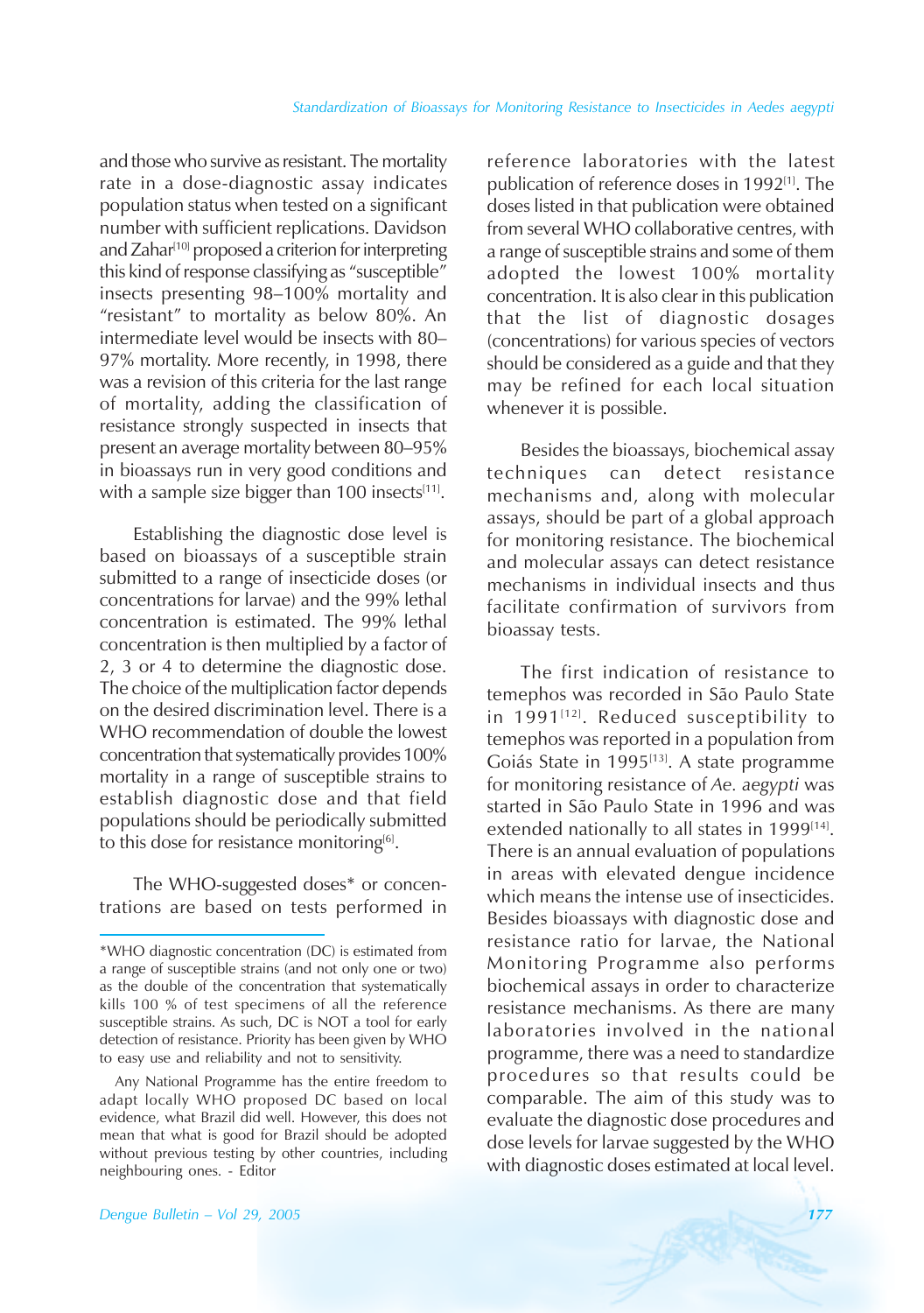# **Methodology**

The first procedure for standardizing bioassays was to estimate lethal concentrations for the *Rockefeller* and *Bora Bora* susceptible reference strains using temephos solutions. The susceptible strains were kindly provided by the Centers for Disease Control and Prevention in Puerto Rico and the Institut de Recherche pour le Developpement in Montpellier, respectively. Lethal concentrations were also estimated for four field populations of *Ae. aegypti*.

Larvae were exposed to a range of eight different insecticide concentrations<sup>[6,8]</sup>. Results, expressed in the number of dead specimens per dose, were submitted to statistical treatment and analysed with the software Polo-PC<sup>[15]</sup>; 50%, 95% and 99% lethal concentrations were estimated (LC<sub>50</sub> LC<sub>95</sub> and LC<sub>99</sub>). Three complete tests were performed for each insecticide and each mosquito population. The number of exposed larvae per dose was 80, repeated four times. Three different temephos solutions were used: two sent by WHO, Geneva, and one prepared with technical grade (BASF 94.6%) at the Superintendência de Controle de Endemias laboratory in Marília. Resistance ratios (RR) were then estimated for field populations and results from the three solutions compared.

Lethal concentrations for fenitrothion and malathion were also estimated for the Rockefeller strain using technical grade fenitrothion (SUMITOMO Co 93%) and technical grade malathion (CHEMINOVA AGRO A/S 95%). The local diagnostic dose was estimated from susceptible strain by doubling the  $LC_{\text{eq}}$  lethal concentration.

Sixteen field populations were assayed using the WHO<sup>[1]</sup> and local diagnostic doses for fenitrothion, malathion and temephos. Bioassay results were expressed in mortality percentage and populations classification according to Davidson and Zahar<sup>[10]</sup> were compared.

## **Results**

The comparison of results using different solutions of temephos was part of a collaborative study coordinated by Dr Pierre Guillet from WHO, Geneva. The two solutions provided by WHO were different. One was supplied ready for use (coded AS) and the other a bottled insecticide deposit ready for local suspension by adding alcohol (coded D). The locally prepared solution was made with technical grade provided by BASF (coded Sucen).

Table 1 shows that independent of the solution used and the susceptible strain, the resistance ratio for each field population was quite similar. Results are presented in increasing order of field population RR.

### *Table 1. Resistance ratio estimation according to susceptible Ae. aegypti strain and insecticide solution*

| <b>Solution/Field</b><br>population | $RR LC_{95}$<br><b>Rockefeller</b> |           |              | $RR$ $IC_{95}$<br><b>Bora Bora</b> |           |              |
|-------------------------------------|------------------------------------|-----------|--------------|------------------------------------|-----------|--------------|
|                                     | D                                  | <b>AS</b> | <b>Sucen</b> | D                                  | <b>AS</b> | <b>Sucen</b> |
| São José Rio<br>Preto               | 2.0                                | 2.1       | 2.4          | 2.1                                | 1.9       | 1.9          |
| <b>Barretos</b>                     | 2.6                                | $-2.1$    | 2.2          | 2.3                                | 2.1       | 1.9          |
| Recife                              | 4.4                                | 4.1       | 3.8          | 5.1                                | 3.8       | 3.1          |
| Aracaju                             | 5.2                                | 4.9       | 5.0          | 5.0                                | 5.0       | 4.3          |
| Itabaiana                           | 8.3                                | 7.9       | 7.4          | 7.2                                | 7.1       | 6.9          |

Rockefeller - Susceptible reference strain Bora Bora - Susceptible reference strain  $D$  – Solution prepared adding alcohol in deposit insecticide

 $AS -$  Solution mailed and kept in cold chain, ready to use

Sucen: Solution prepared for the Brazilian National Programme for Monitoring Resistance of *Aedes aegypti* using technical grade temephos

Table 2 shows the 99% lethal concentrations  $(LC_{oo})$  estimated for the Rockefeller strain with temephos, fenitrothion and malathion, local diagnostic concentration (double of  $LC_{qq}$ ), and WHO suggested concentrations[1].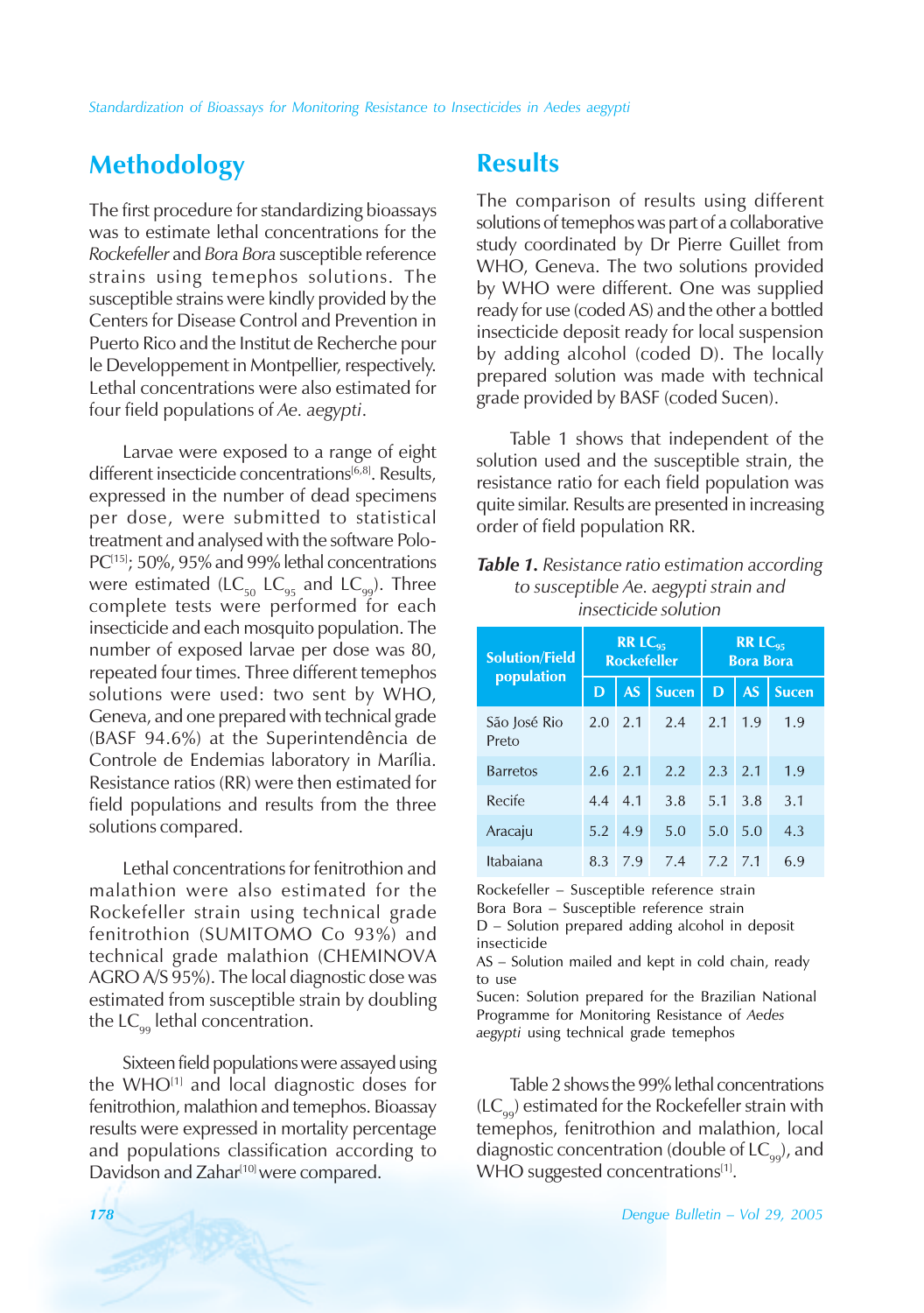*Table 2. Lethal concentration estimation in bioassays with susceptible Rockefeller strain*

| <b>Insecticide</b> | <b>Lethal</b><br>concentration | <b>Diagnostic</b><br>concentrations |          |  |
|--------------------|--------------------------------|-------------------------------------|----------|--|
|                    | 99% (mg/l) $(f.l.)^*$          | Sucen**                             | $WHO***$ |  |
| Fenitrothion       | 0.0050<br>$(0.0047 - 0.0051)$  | 0.0100                              | 0.0200   |  |
| Malathion          | 0.0900<br>$(0.0852 - 0.1080)$  | 0.200                               | 0.1250   |  |
| Temephos           | 0.0040<br>$(0.0038 - 0.0042)$  | 0.0080                              | 0.0120   |  |

\*Fiducial limits

\*\* Estimated at local conditions  $(LC_{oo}$  multiplied by 2)

\*\*\*WHO: suggested in 1992<sup>[1]</sup>

The WHO-suggested temephos concentration is three times the locally estimated  $LC_{oo}$ . For fenitrothion it is four times the local  $LC_{\text{qq}}$  and for malathion it is only 1.4 times the local  $LC_{\text{oo}}$ .

At this point of the study, the Rockefeller strain was chosen as the susceptible reference because it is the one used in the Brazilian National Resistance Monitoring Programme. Also, it has been used in several susceptibility studies of *Ae. aegypti*<sup>[16,17,18,19]</sup> and would therefore make comparisons easier.

Table 3 shows bioassay results using diagnostic concentrations for field populations of *Ae. aegypti*. The data are sorted out in decreasing mortality percentage. Comparing temephos results, three populations classified as resistant (<80% mortality) according to Davidson Zahar criteria<sup>[10]</sup>, using the WHO concentration (Aracaju, Arapiraca and Itabaiana) had the same classification as the local concentration. In eight populations classified as susceptible (>98% mortality) using the WHO concentration, three were classified as susceptible while the other five presented values between 80% and 97% mortality. Only one population with decreased susceptibility  $(80-95%$  mortality) with WHO concentration had the same response with the local concentration (Barra dos Coqueiros); the other four presented as resistant  $(<80\%$  mortality) with the local concentration (Jaboatão dos Guararapes, Maceio, Recife, and Santos).

The WHO-suggested concentration for fenitrothion seems to be unable to provide discriminated response as almost all populations presented high mortality; 13 of the 16 populations were classified as susceptible while with local diagnostic dose there was discrimination. Only three were classified as susceptible (Campinas, Marilia and Presidente Prudente); seven had decreased susceptibility, and five were classified as resistant. There was only one population presenting the same range of decreased mortality (between 80-95%) with both concentrations, Arapiraca, which would be quoted with resistance strongly suspected.

In contrast, the WHO-suggested concentration for malathion is low and almost all populations showed low susceptibility; only two from 16 populations were classified as susceptible (Bauru and Presidente Prudente). These two had the same classification with the local concentration; they have been known as susceptible field populations since 1998<sup>[20]</sup>. The Araçatuba population was the only one of five populations that showed decreased susceptibility with both concentrations. None of the nine populations classified as resistant with WHO concentration had the same response with local concentration. In seven populations the mortality was between 80% and 95% (resistance strongly suspected), one presented mortality of 95% (Aracaju) and one was susceptible (Barretos) with local concentration. Eight showed decreased mortality and one was susceptible.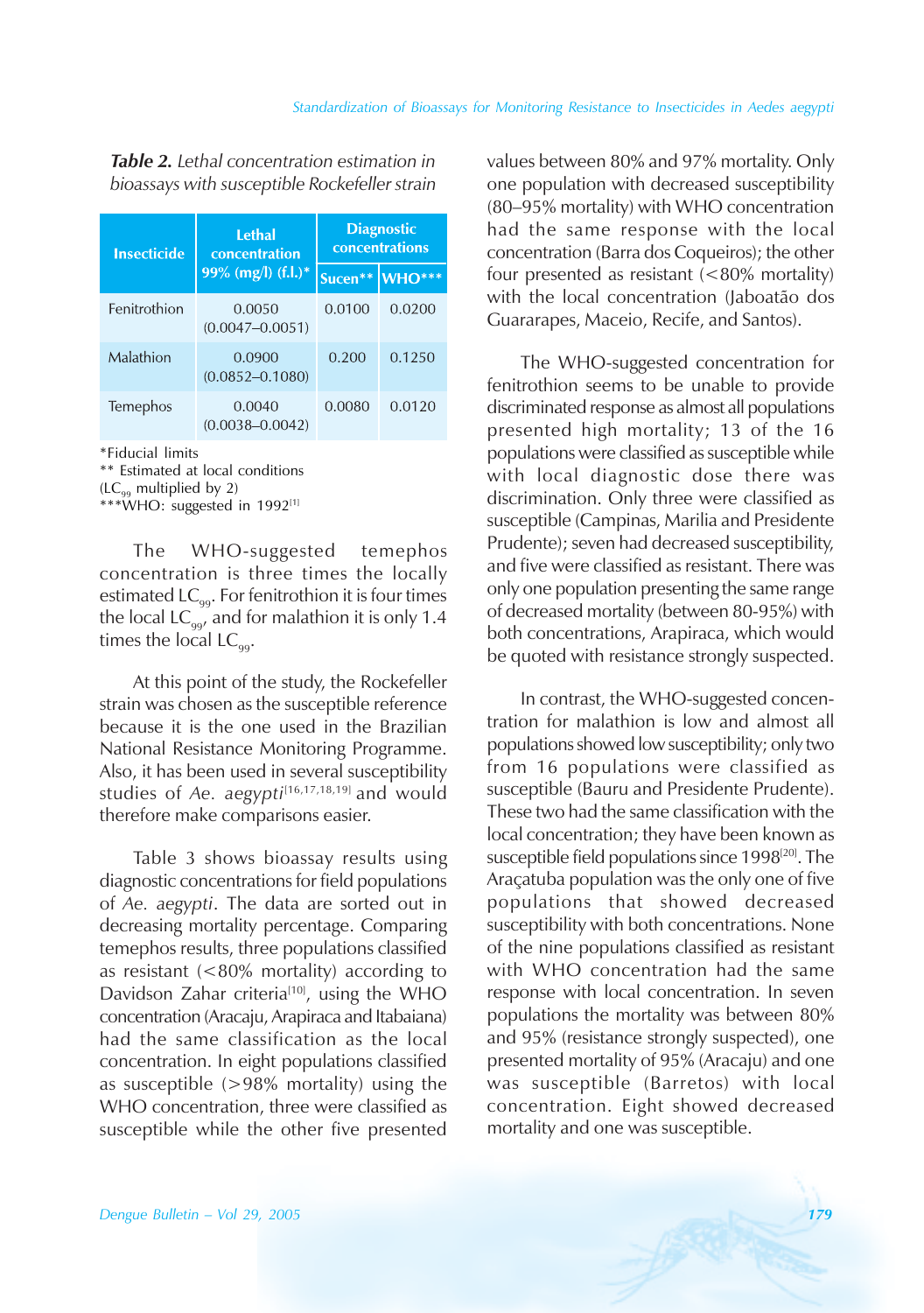#### *Standardization of Bioassays for Monitoring Resistance to Insecticides in Aedes aegypti*

| <b>Insecticide</b>                 | <b>Temephos</b>             |                               | <b>Fenitrothion</b>         |                               | <b>Malathion</b>            |                               |
|------------------------------------|-----------------------------|-------------------------------|-----------------------------|-------------------------------|-----------------------------|-------------------------------|
| <b>Diagnostic</b><br>concentration | <b>WHO</b><br>0.012<br>mg/l | <b>Sucen</b><br>0.008<br>mg/l | <b>WHO</b><br>0.020<br>mg/l | <b>Sucen</b><br>0.010<br>mg/l | <b>WHO</b><br>0.125<br>mg/l | <b>Sucen</b><br>0.200<br>mg/l |
| P. Prudente (SP)                   | 100.0                       | 100.0                         | 100.0                       | 100.0                         | 99.2                        | 100.0                         |
| Marilia (SP)                       | 99.8                        | 100.0                         | 100.0                       | 100.0                         | 91.3                        | 99.8                          |
| Bauru (SP)                         | 100.0                       | 100.0                         | 99.8                        | 93.7                          | 98.4                        | 98.8                          |
| Campinas (SP)                      | 100.0                       | 91.0                          | 100.0                       | 99.5                          | 86.0                        | 99.3                          |
| Araçatuba (SP)                     | 100.0                       | 97.0                          | 100.0                       | 92.3                          | 85.0                        | 96.4                          |
| Barretos (SP)                      | 100.0                       | 94.0                          | 100.0                       | 93.8                          | 75.2                        | 98.5                          |
| S.J.R. Preto (SP)                  | 100.0                       | 95.5                          | 100.0                       | 96.6                          | 85.6                        | 97.4                          |
| Rib. Preto (SP)                    | 99.2                        | 87.5                          | 100.0                       | 94.1                          | 83.4                        | 98.8                          |
| Santos (SP)                        | 80.5                        | 79.0                          | 99.8                        | 75.3                          | 52.6                        | 86.2                          |
| J. Guararapes (PE)                 | 84.5                        | 15.0                          | 98.7                        | 85.1                          | 54.1                        | 85.7                          |
| Maceio (AL)                        | 89.6                        | 22.0                          | 99.0                        | 83.7                          | 23.0                        | 90.9                          |
| Recife (PE)                        | 90.0                        | 52.0                          | 97.0                        | 78.8                          | 54.7                        | 93.2                          |
| B. Coqueiros (SE)                  | 94.3                        | 82.5                          | 100.0                       | 74.2                          | 63.4                        | 93.0                          |
| Arapiraca (AL)                     | 62.9                        | 17.0                          | 97.4                        | 89.8                          | 61.5                        | 93.0                          |
| Aracaju (SE)                       | 64.1                        | 32.0                          | 98.7                        | 41.3                          | 43.9                        | 95.4                          |
| Itabaiana (SE)                     | 65.3                        | 12.5                          | 97.6                        | 40.0                          | 55.4                        | 80.7                          |

| Table 3. Average mortality percentage in bioassays with diagnostic concentrations |                                             |  |  |
|-----------------------------------------------------------------------------------|---------------------------------------------|--|--|
|                                                                                   | Origin of Brazilian Ae. aegypti populations |  |  |

*WHO suggested diagnostic concentrations*[1]*; Sucen: insecticide solutions prepared at local laboratory*

# **Discussion and Conclusion**

The bioassay laboratory procedures using different susceptible strains and different insecticide solutions for estimating resistance ratios are very well standardized and independent of insecticide solution and susceptible reference strain. The results can be compared with other laboratories using the same WHO-suggested procedure.

The response comparison in bioassays with different diagnostic concentrations shows that the WHO-suggested concentration for fenitrothion (0.2 mg/l), if used under local conditions, would have little chance of discriminating resistant field populations as it is four times the  $LC_{00}$  of the susceptible strain. In fact, there is a high probability of underestimating resistance.

It is the opposite for malathion. As the WHO-suggested concentration is low at 0.125 mg/l, there is a high probability of overestimating resistance.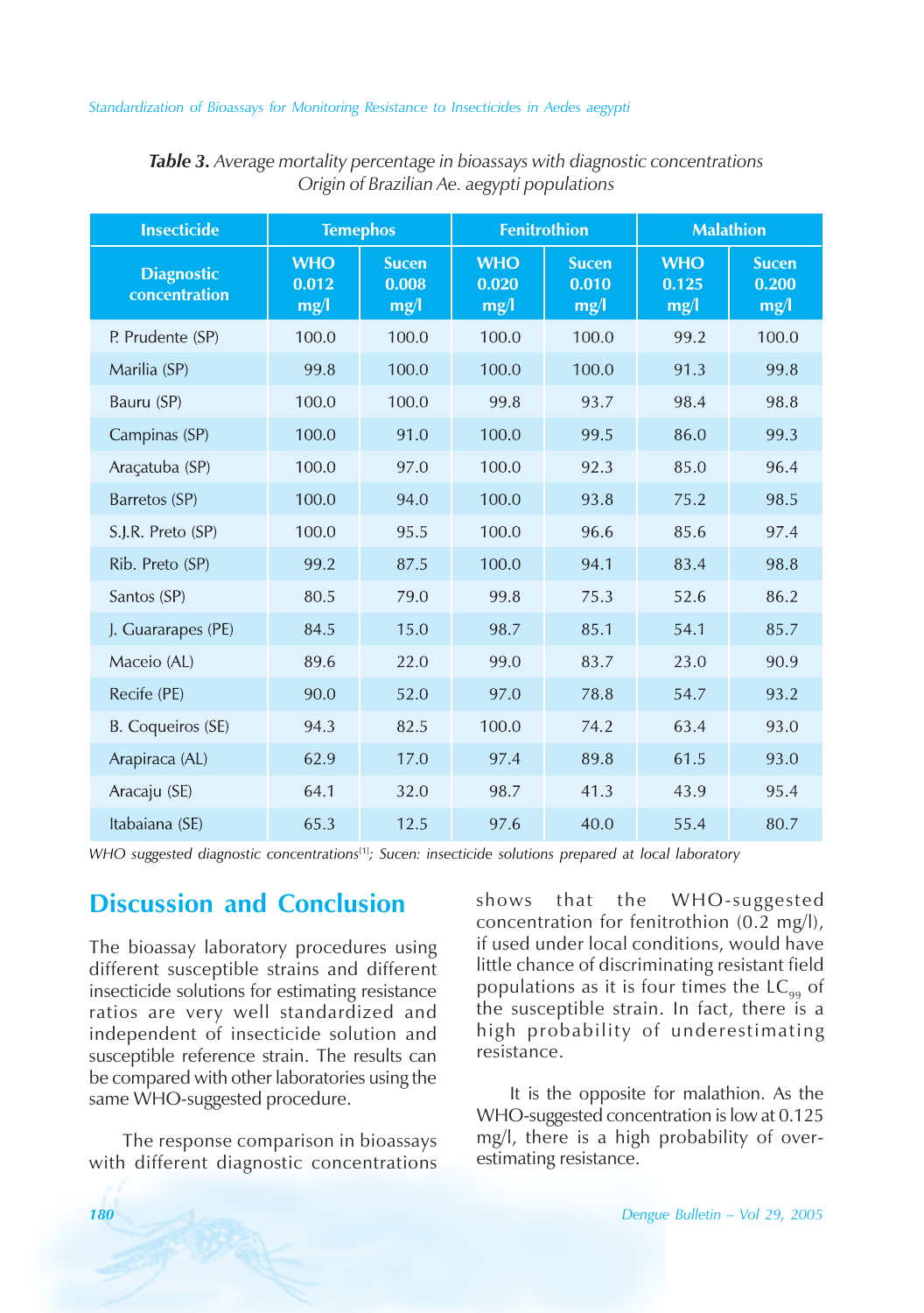The WHO-suggested concentration for temephos (0.012 mg/l) is about 50% higher than the local concentration. In the same way as fenitrothion, but to a lower degree, it could underestimate resistance, discriminating resistant populations but not discriminating a decrease in susceptibility.

As the procedure using double the local estimated  $LC_{99}$  was able to discriminate resistance as well as the WHO-suggested concentrations, plus the advantage of discriminating decreased susceptibility, this procedure should be adopted in monitoring programmes because the key to resistance management is detecting it as early as possible.

It is important to make it clear that the adoption of a diagnostic concentration is always a compromise between sensitivity and specificity. A reduction in concentration might mean an increase in sensitivity with the risk of picking up non-resistant strains, or the opposite. A possible way to confirm if the classification of a field population (as susceptible or resistant) is correct is to confront it with the results of biochemical and molecular assays. If those results are consistent with the classification given on bioassays, the classification might be corrected.

Sucen laboratory introduced the WHO diagnostic concentration method as a quality control routine along with using four control and eight exposure replications for field populations, and adding two control and four exposure replications for the Rockefeller strain using half the dose concentration used for field

### *References*

- [1] World Health Organization. *Vector resistance to pesticides*. Technical Report Series 818, Geneva, 1992.
- [2] Georghiou GP, Wirth M, Saume F and Knudsen AB. Potential for organophosphate resistance in *Aedes aegypti* (Diptera: Culicidae) in the Caribbean

populations. The test is considered "valid" if the susceptible strain mortality is higher than 98% as it should be for the  $LC_{qq}$  concentration. This procedure helps to confirm whether the concentration that the field population is exposed to is really double the  $LC_{\text{oo}}$  and also checks solution and bioassay procedures. The Brazilian National Programme has recommended incorporating this quality control measure since 2000<sup>[21]</sup>.

Great care should be taken in interpreting results. As we propose using double  $LC_{\text{eq}}$ , response discrimination should be well understood. A decrease in susceptibility is important information in vector control operations. But laboratory results should only be used as a guide or indication for field efficacy tests and monitoring. The results of monitoring assays with field strains should be interpreted over time and in conjunction with information from the field (selection pressure for resistance). This is an important strategy for avoiding field failure, which occurs when resistance has already spread in field populations.

It is important to consider that monitoring resistance is not solely based on bioassays with diagnostic dose. Besides them, it is important to rely also on biochemical and molecular assays in order to detect resistance mechanisms and their evolution over time, always interpreting results together with the information of insecticide use, as an expression of selection pressure of resistance.

area and neighboring countries. *J Med Entomol.* 1987; 24(3): 290-294.

- [3] Fundação Nacional de Saúde FUNASA. *Programa Nacional de Controle da Dengue*. BrasÌlia: Ministério da Saúde, Manual técnico, 2002: pp 34.
- [4] Tabashnick BE. Managing resistance with multiple pesticide tactics: theory, evidence and